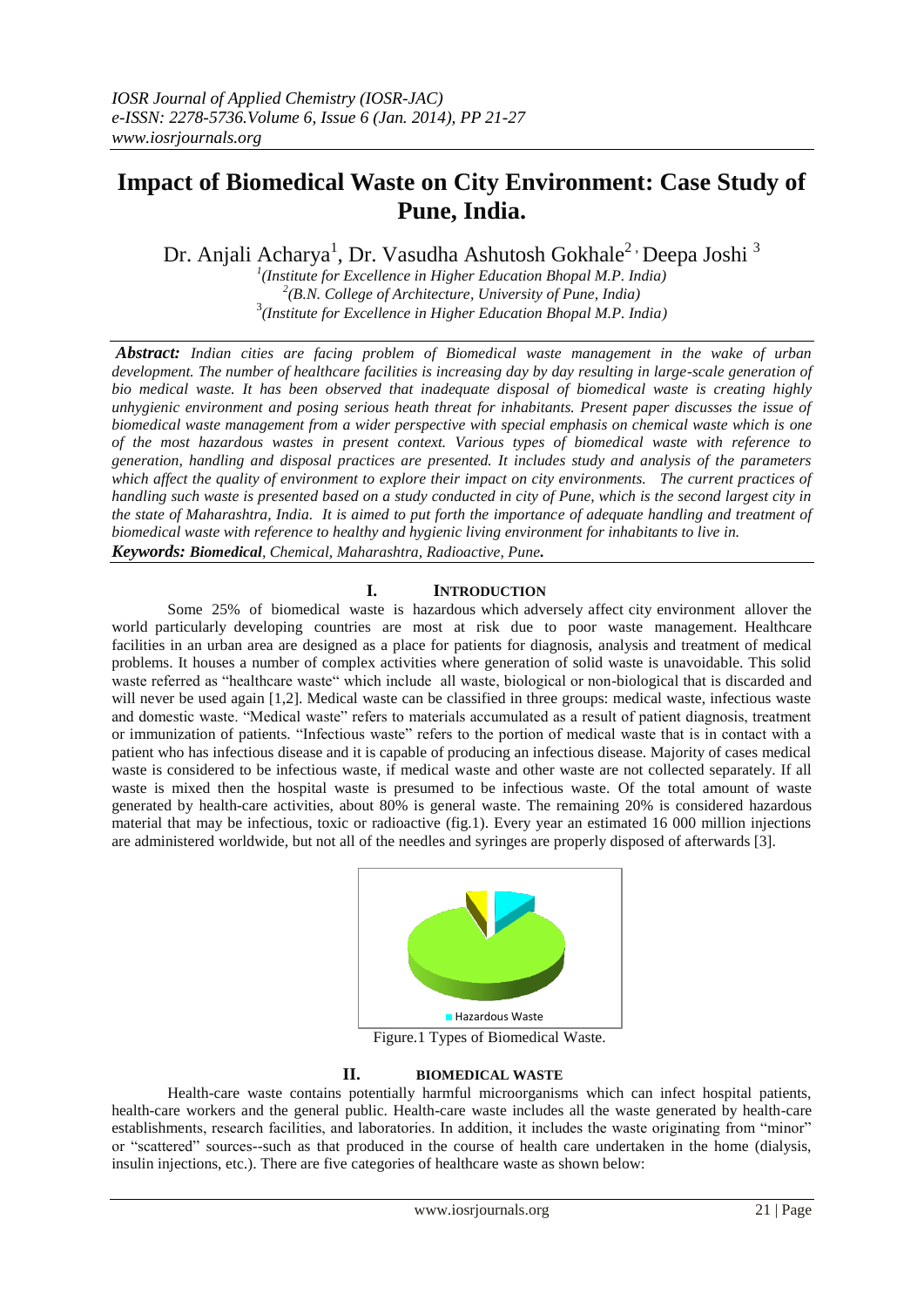

Infectious waste is material suspected to contain pathogens (bacteria, viruses, parasites or fungi) in sufficient concentration or quantity to cause disease in susceptible hosts. This category includes waste contaminated with blood or other body fluids, cultures and stocks of infectious agents from laboratory work, waste from infected patients in isolation wards; dressings, bandages and other material contaminated with blood or other body fluids which is Infectious because it contains bacteria, viruses, parasites or fungi. Sharps are the Hhypodermic, intravenous or other needles; auto-disable syringes; syringes with attached needles; infusion sets; scalpels; pipettes; knives; blades; broken glass. Pathological waste contains human tissues, organs or fluids; body parts; unused blood products. Chemical Waste containing chemical substances (e.g. laboratory reagents; film developer; disinfectants that are expired or no longer needed; solvents; waste with high content of heavy metals, e.g. batteries; broken thermometers and blood pressure gauges). Pharmaceuticals that are expired or no longer needed; items contaminated by or containing pharmaceuticals; cytotoxic waste containing substances with genotoxic properties waste containing cytostatic drugs (often used in cancer therapy) genotoxic chemicals). Radioactive: Waste containing radioactive substances (e.g. unused liquids from radiotherapy or laboratory research; contaminated glassware, packages, or absorbent paper; urine and excreta from patients treated or tested with unsealed radionuclides; sealed sources [4].

Generation of waste depends on numerous factors such as type of healthcare facility, specialization, proportion of reusable items employed in hospital, and proportion of patients treated on a day-care basis. Hospitals and clinics are the only one source of infectious waste generation which is heterogeneous mixtures composed of general refuse, laboratory and pharmaceutical chemicals and their containers, and pathological wastes. As a result, some infectious wastes do not separate from general waste and may pose a threat to the environment.

#### **III. ENVIRONMENTAL CONSEQUENCES**

Improper management of health care waste can have both direct and indirect health consequences for health personnel, community members and to the environment Indirect consequences in the form of toxic emissions from inadequate burning of medical waste, or the production of millions of used syringes in a period of three to four weeks from an insufficiently well planned mass immunization campaign. Direct consequences when disposable materials (especially syringes) are intentionally re-used

- Exposed groups and associated risks
- Health-care workers
- Waste handlers
- Scavengers retrieving items from dumpsites
- Children who may come into contact with contaminated waste
- Communities living near landfill and waste sites or near treatment facilities
- Local populations affected by the utilization of products recycled from health care waste and the reuse of untreated medical equipment.

## **IV. HEALTHCARE WASTE RISK WORLDWIDE**

Management of healthcare waste is very important for keeping living environment healthy. It has been reported that in UK in period of 96 to 2004, 2140 people got occupational exposures to blood borne viruses. It has been found that 21% of the injuries occurred during the disposal process. As per study in Mexico city out of 69 interviewed waste handlers 34% (13) reported 22 needle stick injuries between them during the first 12 months and 96% had seen needles and syringes in waste .In Pakistan on average scavenger boys who were going through medical waste, for collection and resale, experienced three to five needle stick injuries a day .

Dozen of children in Sadri City, largest suburb of Baghdad, have been admitted to hospitals with symptoms of infectious diseases due to contact with waste. Low income households are more likely to live close to waste sites resulting in more direct contact with health care waste. In India more than 30% of the injections administered each year were carried out using re-used or inadequately sterilized medical equipment and that nationally, 10% of health care facilities sold used syringes to waste pickers. Research suggests that population living within 3 km of old incinerators saw an increase of 3.5% in the risk of contracting cancer [5]*.*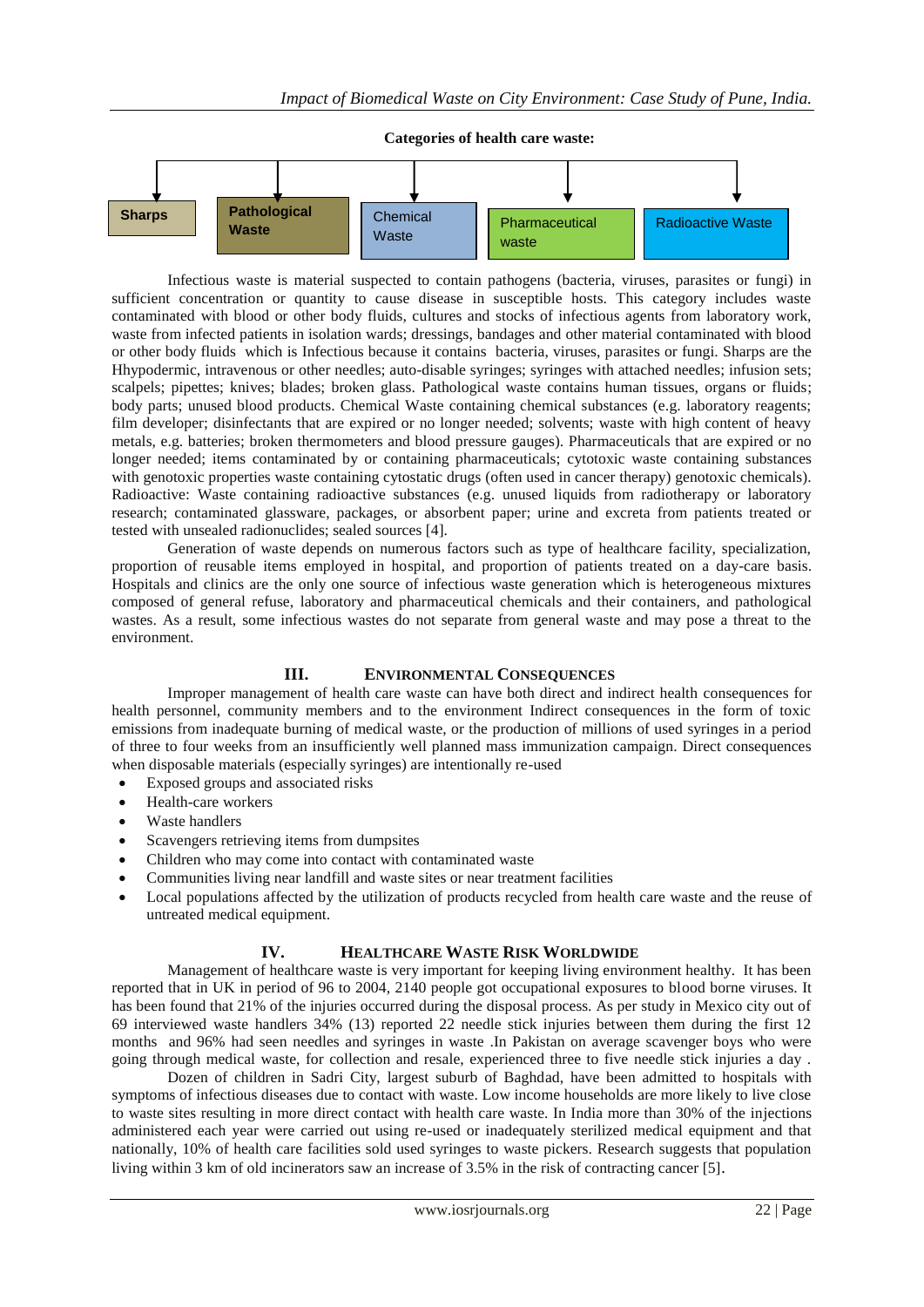# **V. CHEMICAL WASTES**

This type of waste in generated in laboratories, disinfection operations and central supply which contain highly toxic agents and solvents. This waste must be classified just after collection and separated according to type:

- Noxious chemical substances in water solutions.
- Non halogenated mixtures of laboratory solvents and organic compounds
- Halogenated mixtures of solvents and organic compounds.
- Mixture of solid metals, non metals, oxides, anhydrides and salt.
- Volatile heavy metals
- Expired laboratory reagents.

The types of hazardous chemicals used most commonly in maintenance of health-care centers and hospitals and the most likely to be found in waste are as follows:

| <b>Formaldehyde</b>                                                                                                                                                                                                                                                                                                        | <b>Photographic chemicals</b>                                                                                                                                                                                                                                                                                                     | <b>Solvents</b>                                                                                                                                                                                                                                                                                                                                                                                                                                       |
|----------------------------------------------------------------------------------------------------------------------------------------------------------------------------------------------------------------------------------------------------------------------------------------------------------------------------|-----------------------------------------------------------------------------------------------------------------------------------------------------------------------------------------------------------------------------------------------------------------------------------------------------------------------------------|-------------------------------------------------------------------------------------------------------------------------------------------------------------------------------------------------------------------------------------------------------------------------------------------------------------------------------------------------------------------------------------------------------------------------------------------------------|
| Formaldehyde is a significant<br>source of chemical waste in<br>hospitals. It is used to clean<br>and disinfect equipment (e.g.<br>haemodialysis or surgical<br>equipment), to preserve<br>specimens, to disinfect liquid<br>infectious waste, and in<br>pathology, autopsy, dialysis,<br>embalming, and nursing<br>units. | Photographic mixing and<br>developing solutions are used in<br>X-ray departments.<br>The mixer usually contains 5-<br>10% hydroquinone, 1-5%<br>potassium hydroxide, and less<br>than 1% silver. The developer<br>contains approximately 45%<br>glutaraldehyde. Acetic acid is<br>used in both stop baths and<br>mixer solutions. | Wastes containing solvents are generated in<br>various departments of a hospital, including<br>pathology and histology laboratories and<br>engineering departments. Solvents used in<br>hospitals include halogenated compounds,<br>such as methylene chloride, chloroform,<br>trichloroethylene, and refrigerants, and non-<br>halogenated compounds such as xylene,<br>methanol, acetone, isopropanol, toluene, ethyl<br>acetate, and acetonitrile. |

Organic chemicals: Waste organic chemicals generated in health-care facilities include:

Disinfecting and cleaning solutions such as phenol-based chemicals used for scrubbing, perchlorethylene used in workshops and laundries.

Oils such as vacuum-pump oils are used engine oil from vehicles, particularly if there is a vehicle service station on the hospital premises.

Inorganic chemicals: Waste inorganic chemicals consist mainly of acids and alkalis (e.g. sulfuric, hydrochloric, nitric, and chromic acids, sodium hydroxide and ammonia solutions). They also include oxidants, such as potassium permanganate (KMnO4) and potassium dichromate (K2Cr2O7), and reducing agents, such as sodium bisulphate (NaHSO3) and sodium sulphate (Na2SO3) [6].

|                                                                                                                                                                               | Applications—                                                                                                                                                                        |
|-------------------------------------------------------------------------------------------------------------------------------------------------------------------------------|--------------------------------------------------------------------------------------------------------------------------------------------------------------------------------------|
| Anesthetic gases:<br>nitrous oxide, volatile halogenated hydrocarbons (such as<br>halothane, isoflurane, and enflurane), which have largely<br>replaced ether and chloroform. | In hospital operating theatres, during childbirth in maternity<br>hospitals, in ambulances, in general hospital wards during painful<br>procedures, in dentistry, for sedation, etc. |
| Ethylene oxide                                                                                                                                                                | For sterilization of surgical equipment and medical devices, in<br>central supply areas, and, at times, in operating rooms.                                                          |
| Oxygen<br>Stored in bulk tank or cylinders, in gaseous or liquid form, or<br>supplied by central piping.                                                                      | Inhalation supply for patients.                                                                                                                                                      |
| Compressed air                                                                                                                                                                | In laboratory work, inhalation therapy equipment, maintenance<br>equipment, and environmental control systems.                                                                       |

#### **TABLE 1 - MOST COMMON GASES USED IN HEALTH CARE**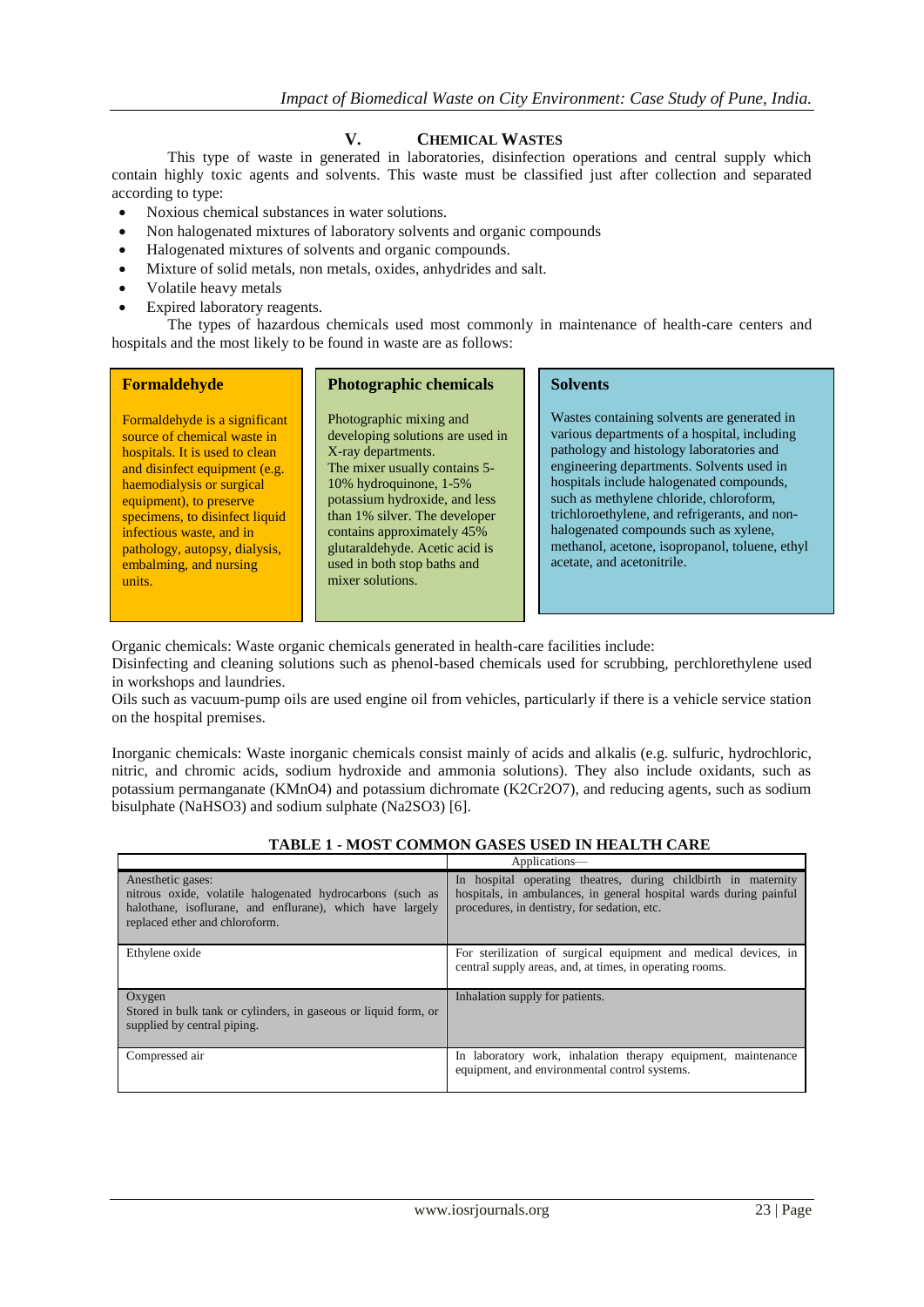#### **GENO-TOXIC PRODUCTS USED IN HEALTH CARE**



## **VI. STORAGE OF CHEMICAL WASTE**

This must be performed in compliance with safety precautions, water tight containment tanks and separated from other type of wastes. Following are the hazards caused by inadequate storage:

- Mercury trapped in porous sinks that continues to vaporize.
- Improper storage of perchloric acid that might result in an explosion.
- Azides that combine with the metals (Cu, Pb) or Ammonia in plumbing systems and may form explosive combinations when dry.
- Organic solvents that continues to vaporize.
- Unsafe storage of flammable substances.

#### Table 2

| <b>Chemical Disinfectants</b><br><b>Isopropyl alcohol</b><br>Ammonia<br>Sodium hypoclorite<br><b>Iodine</b><br><b>Phenolics</b><br>Quaternary ammonia compounds<br>Glutaraldehyde<br>Lysoform<br>Ethylene oxide(residues) | <b>Cleaning, disinfection and sterilization</b><br>operations                                          | Irritation, necrosis or burns to eye,<br>mucous membrane and skin Coughing,<br>chest tightness, increased heart rate.<br>Pulmonary edema and pneumonitis.<br>Toxic if inhaled and on skin contact.     |
|---------------------------------------------------------------------------------------------------------------------------------------------------------------------------------------------------------------------------|--------------------------------------------------------------------------------------------------------|--------------------------------------------------------------------------------------------------------------------------------------------------------------------------------------------------------|
| <b>Antineoplastic drugs</b>                                                                                                                                                                                               | Drug preparation and administration                                                                    | Potential human carcinogenesis and<br>teratogenicity. Local tissue necrosis<br>and mucous membrane reactions.<br>Nausea, allergic reactions, cough and<br>hair loss                                    |
| <b>Pharmaceuticals</b>                                                                                                                                                                                                    | <b>Drug administration</b>                                                                             | <b>Local allergic reactions</b>                                                                                                                                                                        |
| Freon                                                                                                                                                                                                                     | <b>Pathology laboratory Central supply</b><br>department                                               | Eve and skin irritation or sensitization.                                                                                                                                                              |
| <b>Mercury</b>                                                                                                                                                                                                            | <b>Much hospital equipments. Dental</b><br>amalgams.                                                   | <b>Severe respiratory irritation, digestive</b><br>disturbance, renal damage. Dermatitis.                                                                                                              |
| <b>Methyl metacrilate</b>                                                                                                                                                                                                 | <b>Operating rooms</b>                                                                                 | Irritation to eve, skin an d mucous<br>membranes. Affects central nervous<br>system.                                                                                                                   |
| Peroxyacetic Acid                                                                                                                                                                                                         | Laboratories, central supply, patient<br>care units.                                                   | String eye, skin and mucous membrane<br>irritant. Promotes skin tumors.                                                                                                                                |
| <b>Colvents:</b><br><b>Methyl ethyl ketone</b><br><b>Acetone</b><br><b>Benzene</b><br><b>Chloroform</b><br><b>Ether</b><br><b>Dioxane</b><br><b>Xylene</b><br><b>Ethyl alcohol</b><br><b>Methyl</b> alcohol               | Laboratories. Also present in cleaning<br>agents in house keeping. Glues and<br>paints in maintenance. | Nervous system depressants.<br>Headaches, dizziness, weakness,<br>nausea.<br>Irritation of eve and upper respiratory<br>tract.<br>Deflating and dehydration of the skin.<br><b>Highly inflammable.</b> |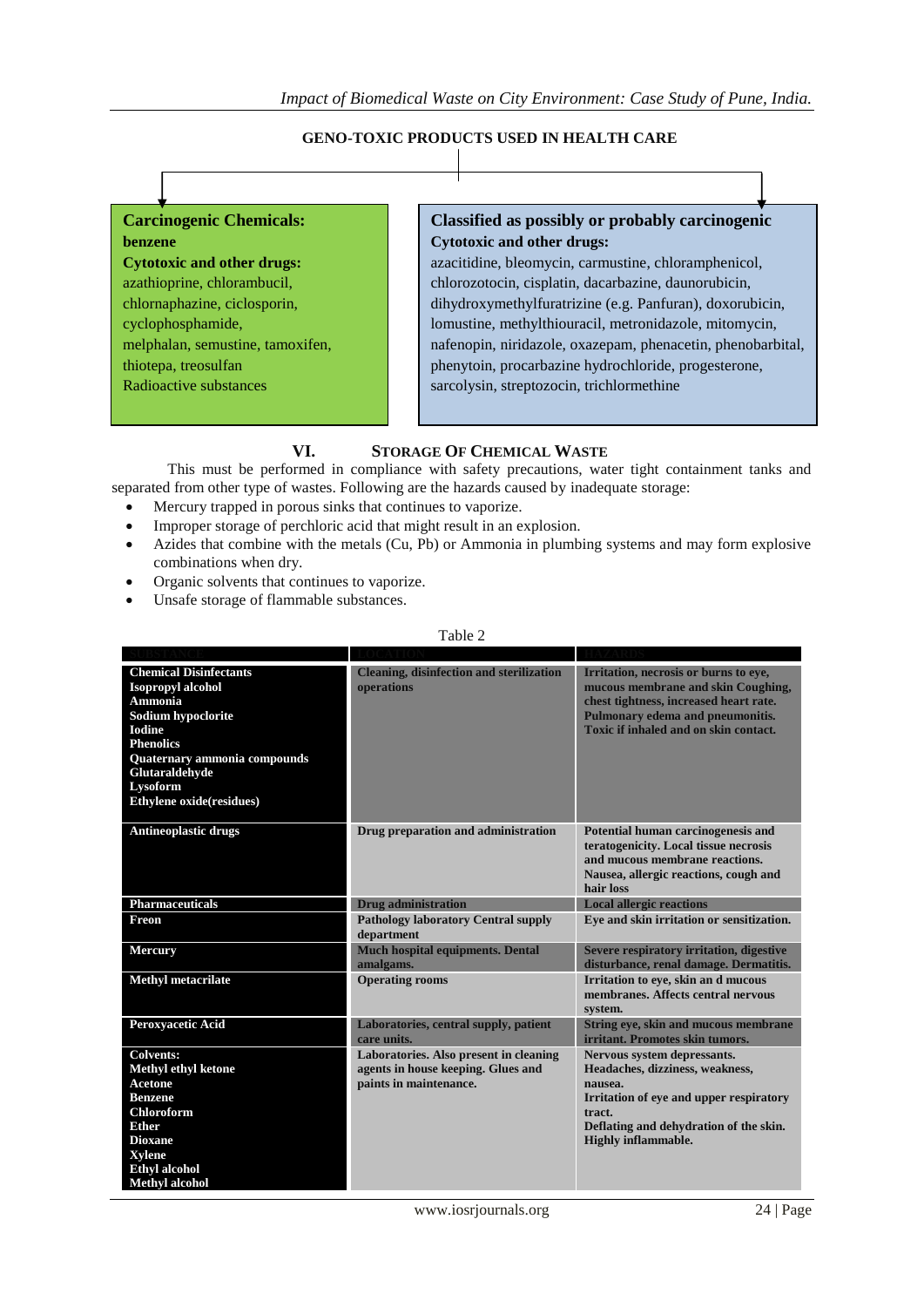| <b>Noxious reagents</b><br><b>Fixatives</b><br><b>Dyes</b><br>Metal, metal compounds<br>(Pb, Cr, Os, V) | <b>Laboratories</b> | Carcinogens. Toxic if inhaled,<br>swallowed or on skin contact                                                                                                    |
|---------------------------------------------------------------------------------------------------------|---------------------|-------------------------------------------------------------------------------------------------------------------------------------------------------------------|
| <b>Pesticides</b>                                                                                       | <b>Fumigation</b>   | Toxic if inhaled, swallowed or on skin<br>contact. Severe respiratory irritation.<br><b>Edema. Dermatitis. Eye and mucous</b><br>membrane irritation or necrosis. |

#### **VII. PROCESS OF BIOMEDICAL WASTE MANAGEMENT**

Careful segregation and separate collection of hospital waste is the key to safe, sound management of health-care waste. Segregation can substantially reduce the quantity of health-care waste that requires specialized treatment. In any area that produces hazardous waste hospital wards, treatment rooms, operating theatres, laboratories, etc [7] (fig. 2,3,4).



Figure 2. Management of biomedical waste



# **VIII. PUNE CITY: SITUATIONAL ANALYSIS**

Pune is the eighth largest metropolis in India and the second largest in the state of Maharashtra with a total population 60,49,968 as per 2001 census. The total number of hospitals in Pune Municipal Corporation, Pune Cantonment Board and Pimpri-Chinchwad Municipal Corporations' jurisdiction are 928, which cater for around 3,350 Patients daily [10]. In total, around 3,000 kg of bio-waste is generated in the city, out of this; Corporation- run hospitals generate almost 450 kg of bio-waste every day. Bio-medical wastes include human anatomical waste like tissues, organs, body parts, as also animal waste, microbiological and biotechnological waste, hypodermic needles, syringes, scalpels, broken glass, discarded medicines, dressing's bandages, catheters, incineration ash, etc. There are more than 34 dispensaries, 14 maternity hospitals and an infectious disease hospital in the city which operate without adequate approval from municipal bodies. From these facilities bio-medical waste is collected and treated at the Kailas Crematorium plant. In total, Pune Municipal Corporation {PMC} collects biomedical waste from 764 hospitals, 2,222 clinics, 222 pathology laboratories and 12 blood banks. It has been notices that , only 2,162 clinics in the city have opted for the common biomedical waste treatment facility, located at Kailas crematorium off Raja Bahadur Mill Road. Only 2,162 clinics send their biomedical waste to the treatment facility. Over 6,000 clinics in Pune are operating without adequate arrangement for handling collection and treatment of biomedical waste generate even they are taking advantage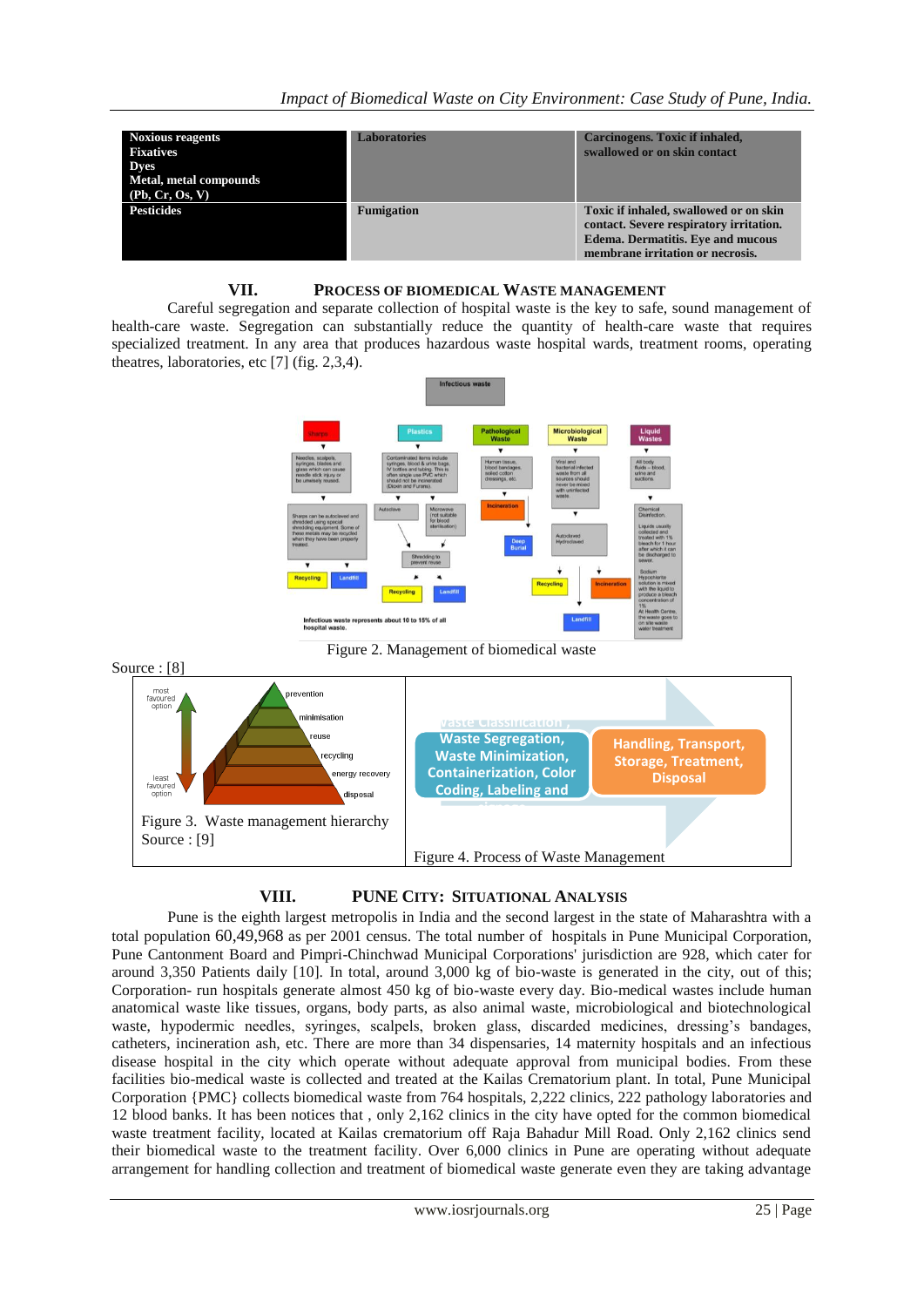of available service. Besides out of 697 nursing homes, 107 have not complied the laid norms and majority of the clinics are disposing of waste in an unscientific and hazardous manner. Approximately about 1,200 kg biomedical waste is transported every day to Taloja, Talegaon and Satara located for over 140 km from Pune [11].

While city hospitals and clinics generate 2 kg metric tones of bio medical waste daily, there are host of others who are not registered under the scheme (fig.5). A total of 588 hospitals, 1,893 clinics, 196 pathology laboratories and 14 blood banks are registered under the scheme, Nearly 5,000-7,000 medical practitioners in Pune (including Homoeopathic, Ayurvedic, Unani, and other practitioners), barely about a 1,000 are registered under the bio-medical waste common disposal facility.

As per the Medical Waste (management and handling) Rules, 1998 and Amendment, it is obligatory for all clinical establishments to get this authorization. It is also compulsory to submit an undertaking and treat biomedical waste at MPCB-approved units, as per the Act.



Figure 5. Biomedical Waste Generation.

A survey conducted in 10 hospitals from Pune city revealed that more than 55% of employees are not aware of the adequate handling, collection and treatment of biomedical waste. About 62% respondents does not found it a serious issue and about 45% of owner of are found to be ignorant.

#### **IX. DISCUSSION**

Hospitals and clinics in Pune are becoming a major threat to the public as they are not following the biomedical waste management rules meant to prevent contamination and spreading of diseases. City hospitals are flouting rules pertaining to biomedical waste management at will. While the law prescribes for an authorized agency to handle the hazardous biomedical waste, several hospitals are entrusting the waste to private parties or even dumping them in the PMC garbage bins. It goes without saying that such carelessness can not only cause health issues but also lead to the spread of communicable diseases. The Bio Medical Waste Management Act The Bio Medical Waste Management Act 1988 states that all hospital should eliminate their medical wastes by installing an incinerator at the hospital premises. However installing an incinerator is an expensive affair that many small hospitals and clinics cannot afford. This paved the way for amendment in 1998 which called for a common registered authority for handling biomedical wastes. Most of the clinics and hospitals are not even aware of the rules as revealed from survey conducted. The management has no qualms in admitting that they dump biomedical waste along with other garbage in PMC bins. It has been observed that dustbins around the hospitals are filled with syringes, blood lined cottons and other wastes. As per the law, hospitals should have red, yellow, blue and black colored boxes in which different type of wastes depending upon their toxicity are to be segregated and handed over to the agencies. Medical waste has to be packed safely before handing it over to these waste management plants. Clearly hospitals and clinics are not blatantly fluting rules.

#### **X. CONCLUSION**

Traditionally, hospital wastes have been disposed of with the municipal wastes in landfills. However, since the late 1980's, the spreading trend of immunodeficiency virus (HIV), hepatitis B virus (HBV) and other agents associated with blood bone diseases has raised public awareness and concerns of the disposition of medical waste. As a result, medical waste is required to be treated in a special way and not to be mixed with municipal waste. Proper medical waste management requires special treatment of medical waste such as incineration or hazardous waste landfill facilities [12]. Former studies have shown that the best available technology for disposing of medical waste is incineration. Infectious waste should go into yellow leak-proof plastic bags or containers. Bags and containers for infectious waste should be marked with the international infectious substance symbol Chemical waste consists of discarded solid, liquid, and gaseous chemicals, for example from diagnostic and experimental work and from cleaning, housekeeping, and disinfecting procedures. Pharmaceutical waste includes expired, unused, spilt, and contaminated pharmaceutical products, drugs,